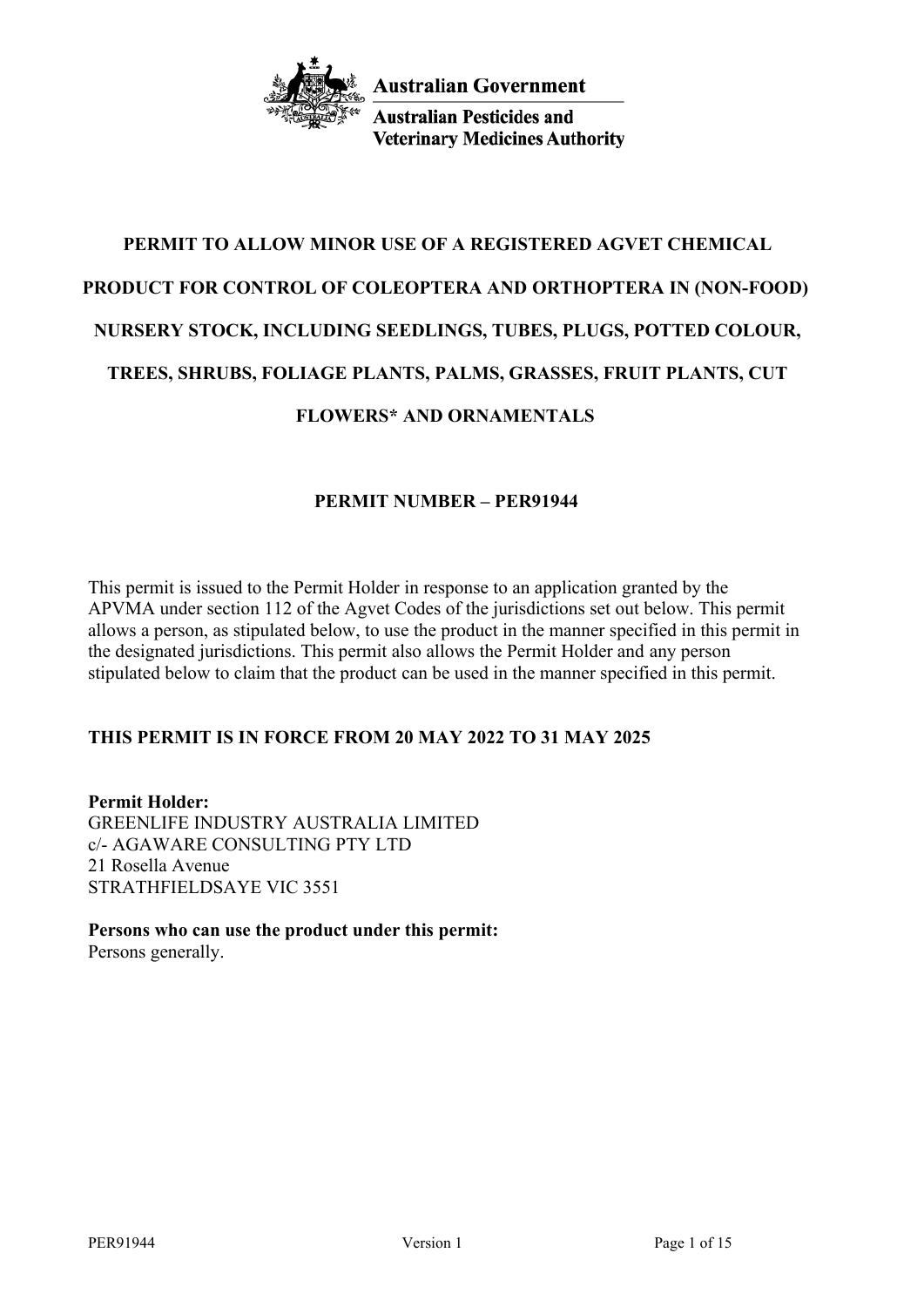# **CONDITIONS OF USE**

# **Products to be used:**

#### **Abamectin + chlorantraniliprole**

VOLIAM TARGO INSECTICIDE (APVMA No. 81921) PLUS OTHER REGISTERED PRODUCTS Containing: 18 g/L ABAMECTIN and 45 g/L CHLORANTRANILIPROLE as the only active constituents.

# **Alpha-cypermethrin**

DOMINEX DUO INSECTICIDE (APVMA No. 53487) PLUS OTHER REGISTERED PRODUCTS Containing: 100 g/L ALPHA-CYPERMETHRIN as the only active constituent.

CONQUEST ALPHA FORTE 250 SC INSECTICIDE (APVMA No. 65245) PLUS OTHER REGISTERED PRODUCTS Containing: 250 g/L ALPHA-CYPERMETHRIN as the only active constituent.

# **Azadirachtin**

AZAMAX INSECTICIDE (APVMA No. 61980) PLUS OTHER REGISTERED PRODUCTS Containing: 11.82 g/L AZADIRACHTIN as the only active constituent.

# **Chlorpyrifos**

NUFARM CHLORPYRIFOS 500 EC INSECTICIDE (APVMA No. 32902) PLUS OTHER REGISTERED PRODUCTS Containing: 500 g/L CHLORPYRIFOS as the only active constituent.

# **Cyclaniliprole**

TEPPAN 50SL Insecticide (APVMA No. 68689) PLUS OTHER REGISTERED PRODUCTS Containing: 50 g/L CYCLANILIPROLE as the only active constituent.

# **Diflubenzuron**

DIMILIN W.P. 250 INSECT GROWTH REGULATOR (APVMA No. 40747) PLUS OTHER REGISTERED PRODUCTS Containing: 250 g/kg DIFLUBENZURON as the only active constituent.

# **Methomyl**

LANNATE-L INSECTICIDE (APVMA No. 47336) PLUS OTHER REGISTERED PRODUCTS Containing: 225 g/L METHOMYL as the only active constituent.

# **Directions for Use:**

Refer to the *Application Rates*, *Critical Use Comments* and *Additional Conditions* listed in **Table 1** and **Table 2** below.

#### **Withholding Period:**

DO NOT use on plants grown for human or animal consumption.

# **Jurisdiction:**

All States and Territories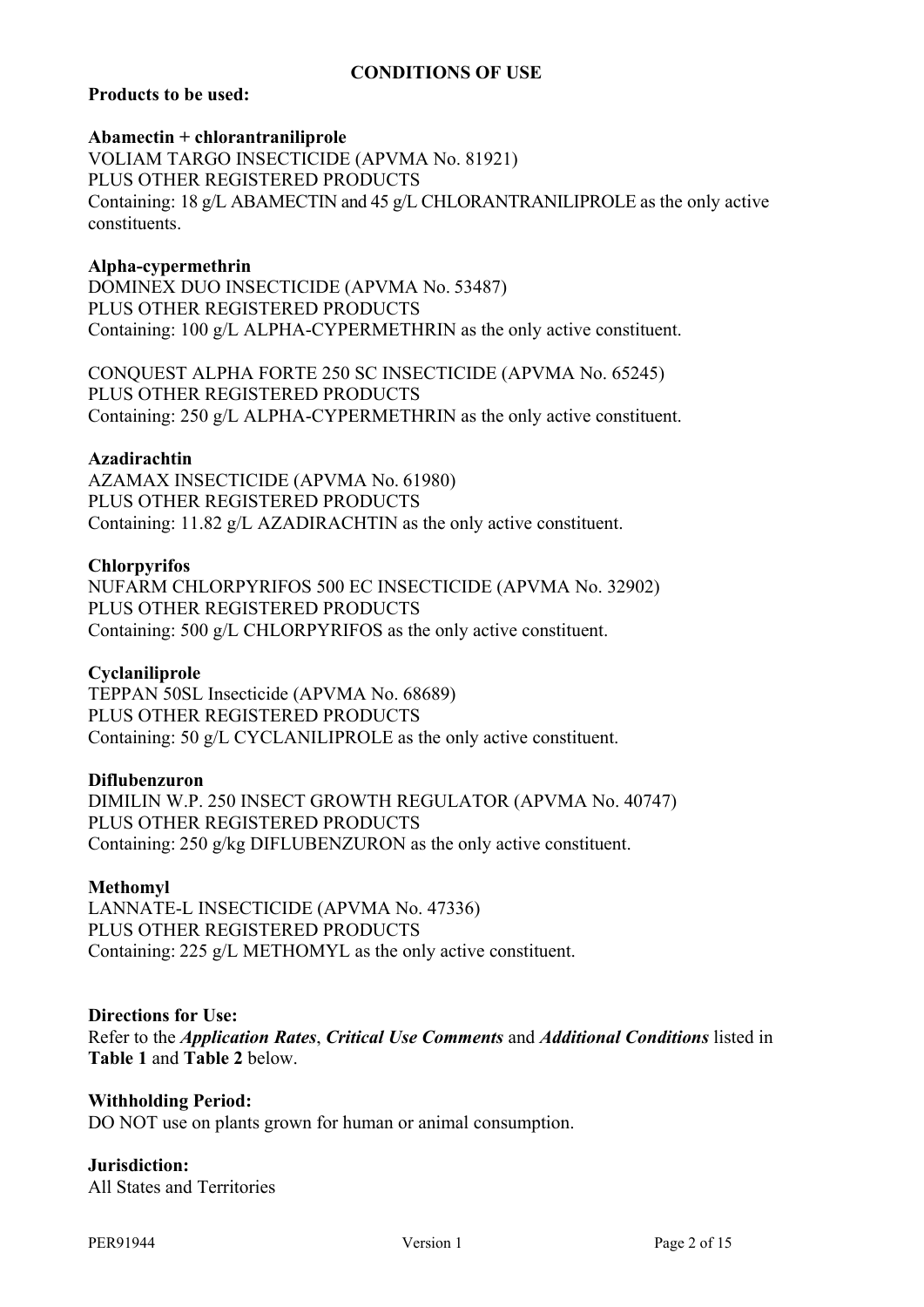# **Additional Conditions:**

This permit allows for the use of a product in a manner specified on the permit. Persons who wish to prepare for use and/or use products for the purposes specified in this permit must read, or have read to them, the details and conditions of this permit. Unless otherwise stated, the use of the product must be in accordance with the product label.

# *To Avoid Crop Damage*

Nursery stock is not known to be sensitive to the chemical insecticide products listed in this permit when used in strict accordance with the rate, conditions of use and other warnings.

However, the large number of disparate crop lines produced in commercial production nurseries means that not all these products have been fully evaluated for crop safety on all species, or in all situations where treatment may be undertaken. Some of these insecticides may demonstrate toxicity under certain situations, application methods, application rates and weather conditions to susceptible nursery stock. Some insecticides may also leave undesirable spray residue on foliage and flowers.

If unsure of crop tolerance, users must treat a sample number of plants or a small area prior to whole crop treatment and monitor any phytotoxic effects that will compromise production goals. This action cannot guarantee crop safety as application, environmental and crop conditions may vary from test treatment to whole of crop treatment. Any instances of phytotoxic damage should be reported immediately to the permit holder.

# *Resistance Management*

Use insecticide products in accordance with existing *Insecticide Resistance Management Strategies* and in accordance with best practice. Insecticide products should be used as part of an integrated pest management program, which incorporates as many control options as possible to minimise pest pressure. It is important that approved insecticide products are rotated between different chemical mode of action (MoA) groups at regular intervals within a structured disease management plan.

*Insecticide Resistance Management Strategies* have been developed by CropLife Australia. An updated version of these strategies is available from CropLife Australia's website at: *<http://www.croplife.org.au/industry-stewardship/resistance-management>* or search on-line for Resistance Management CropLife Australia.

# *Other Matters*

Continued issuance of this permit is subject to the outcomes of the current APVMA review of chlorpyrifos. This permit may be impacted by the outcomes of this review.

# Issued by the Australian Pesticides and Veterinary Medicines Authority

\* Includes wildflower crops. Refer to Wildflower crops list in Appendix 1.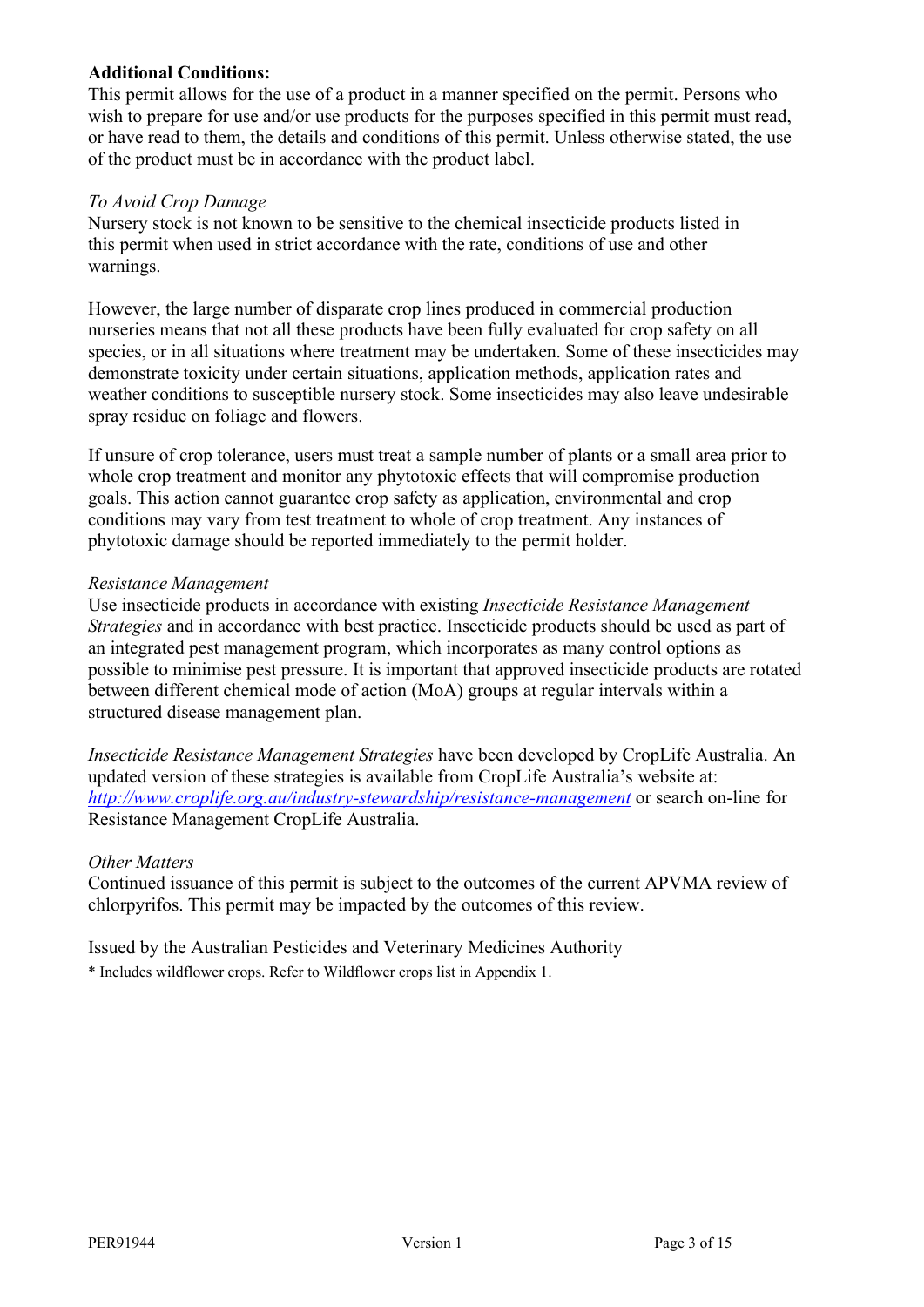# **DIRECTIONS FOR USE:**

# **Table 1: Orthoptera control in nursery stock (non-food) and ornamentals**

Including (non-food) – seedlings, tubes, potted colour, trees, shrubs, foliage plants, palms, grasses, fruit plants (non-bearing), cut flowers\* and ornamentals.

| <b>Pest</b>  | <b>Product (MoA)</b> | Rate                      | <b>Critical Use Comments</b>                             | <b>Additional Conditions</b>                                                                              |
|--------------|----------------------|---------------------------|----------------------------------------------------------|-----------------------------------------------------------------------------------------------------------|
| Grasshoppers | $100$ g/L alpha-     | $100 \text{ g/L}$ product | •DO NOT apply using backpack spraying equipment.         | DO NOT apply if rainfall is expected within 6 hours                                                       |
| Locusts      | cypermethrin         | 160-200 mL/ha             | • Apply at the first sign of the pests using ground boom | of application.                                                                                           |
| (Orthoptera) | (3A)                 |                           | spray application equipment only.                        | Do NOT allow entry into treated areas for 12 hours                                                        |
|              |                      | $250$ g/L product         | •Use a non-ionic wetting agent at the rate specified by  | after application. When prior entry is necessary,<br>wear cotton overalls buttoned to the neck and wrist, |
|              | $250$ g/L alpha-     | 64-80 mL/ha               | the manufacturer for use in horticultural crops.         | a washable hat and chemical resistant gloves.                                                             |
|              | cypermethrin         |                           | •DO NOT apply more than 4 applications per crop per      | Clothing must be laundered after each day's use.                                                          |
|              | (3A)                 |                           | year at a minimum re-treatment interval of 7 days.       |                                                                                                           |

# **Table 2: Coleoptera control in nursery stock (non-food) and ornamentals**

Including (non-food) – seedlings, tubes, potted colour, trees, shrubs, foliage plants, palms, grasses, fruit plants (non-bearing), cut flowers\* and ornamentals.

| <b>Pest</b>                                            | <b>Product (MoA)</b>                                               | Rate                                                | <b>Critical Use Comments</b>                                                                                                                                                                                                                                                                                                                                                                                                                                                                                                                                                                                                          | <b>Additional Conditions</b>                                                                                                                                                                                                                                   |
|--------------------------------------------------------|--------------------------------------------------------------------|-----------------------------------------------------|---------------------------------------------------------------------------------------------------------------------------------------------------------------------------------------------------------------------------------------------------------------------------------------------------------------------------------------------------------------------------------------------------------------------------------------------------------------------------------------------------------------------------------------------------------------------------------------------------------------------------------------|----------------------------------------------------------------------------------------------------------------------------------------------------------------------------------------------------------------------------------------------------------------|
| Beetles<br>(Coleoptera)<br>Weevils<br>(Curculionoidea) | 18 g/L abamectin $(6)$<br>$+45$ g/L<br>chlorantraniliprole<br>(28) | 55-75 mL/100 L<br><b>SUPPRESSION</b><br><b>ONLY</b> | •Monitor crops and commence application when pest thresholds are<br>reached.<br>• Apply spray mixture to near the point of run-off to ensure thorough<br>coverage of all plant surfaces.<br>• Apply by foliar application by ground based sprayers.<br>•DO NOT apply more than 2 applications per crop.<br>•DO NOT re-apply less than 10 days after the initial treatment.<br>•DO NOT apply to crops if 3 applications of a Group 28 insecticide<br>have been applied in the current season. DO NOT apply to crops if a<br>Group 6 insecticide has been applied in the current season.<br>•DO NOT use on vegetable or herb seedlings. | DO NOT apply if heavy<br>rains or storms are forecast<br>within 3 days.<br>DO NOT irrigate to the<br>point of runoff for at least 3<br>days after application.<br>See Further Conditions for<br>use of abamectin $+$<br>chlorantraniliprole products<br>below. |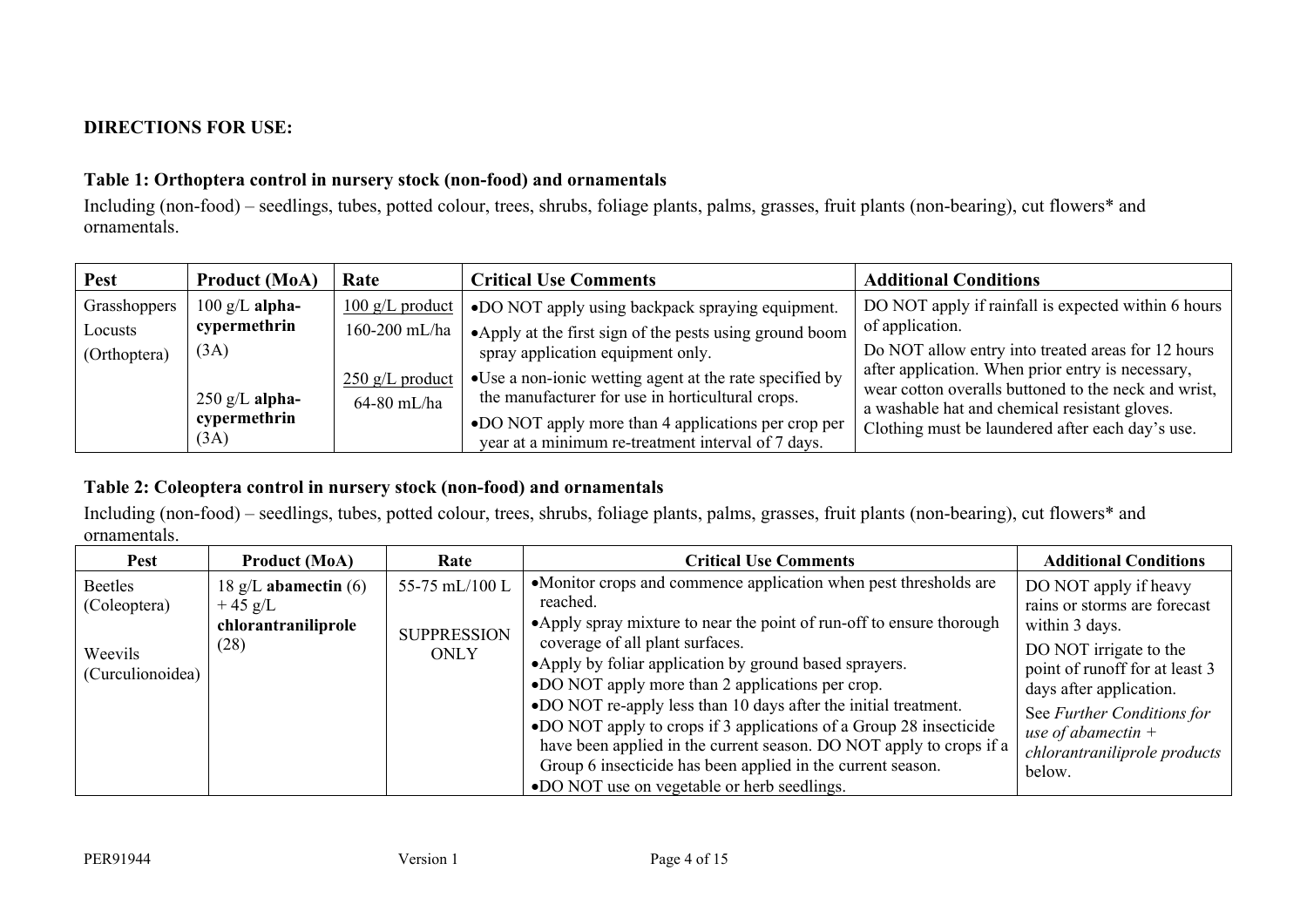# **Further Conditions for use of abamectin + chlorantraniliprole products**

# **Safety Directions:**

Harmful if swallowed. Do not inhale spray mist. When opening the container, preparing spray and using the product wear: cotton overalls buttoned to the neck and wrist (or equivalent clothing), elbow-length chemical resistant gloves, half face piece respirator with organic vapour/gas cartridge or canister. Wash hands after use. After each day's use wash gloves, respirator (if rubber, wash with detergent and warm water) and contaminated clothing. In addition, if applying by spraying equipment carried on the back of the user wear cotton overalls, over normal clothing, buttoned to the neck and wrist.

# **First Aid Instructions:**

If poisoning occurs contact a doctor or Poisons Information Centre. Phone 131 126. If skin contact occurs, remove contaminated clothing and wash skin thoroughly.

# **Re-entry Directions:**

Under field conditions the spray should be allowed to dry on the foliage before re-entry into treated areas. DO NOT allow re-entry into treated areas in glasshouse for 24 hours after treatment. When prior entry is necessary, wear cotton overalls buttons to the neck and wrist and elbow-length gloves. Clothing must be laundered after each day's use.

# **Spray Drift Restraints**

Specific definitions for terms used in this section of the label can be found at apvma.gov.au/spraydrift.

DO NOT allow bystanders to come into contact with the spray cloud.

DO NOT apply in a manner that may cause an unacceptable impact to native vegetation, agricultural crops, landscaped gardens and aquaculture production, or cause contamination of plant or livestock commodities, outside the application site from spray drift. The buffer zones in the relevant buffer zone table/s below provide guidance but may not be sufficient in all situations. Wherever possible, correctly use application equipment designed to reduce spray drift and apply when the wind direction is away from these sensitive areas.

DO NOT apply unless the wind speed is between three and 20 kilometres per hour at the application site during the time of application.

DO NOT apply if there are hazardous surface temperature inversion conditions present at the application site during the time of application. Surface temperature inversion conditions exist most evenings one to two hours before sunset and persist until one to two hours after sunrise.

# **Mandatory No-Spray Zones**

**DO NOT** apply if there are aquatic and wetland areas including aquacultural ponds, surface streams and rivers within 50 metres downwind from the application area.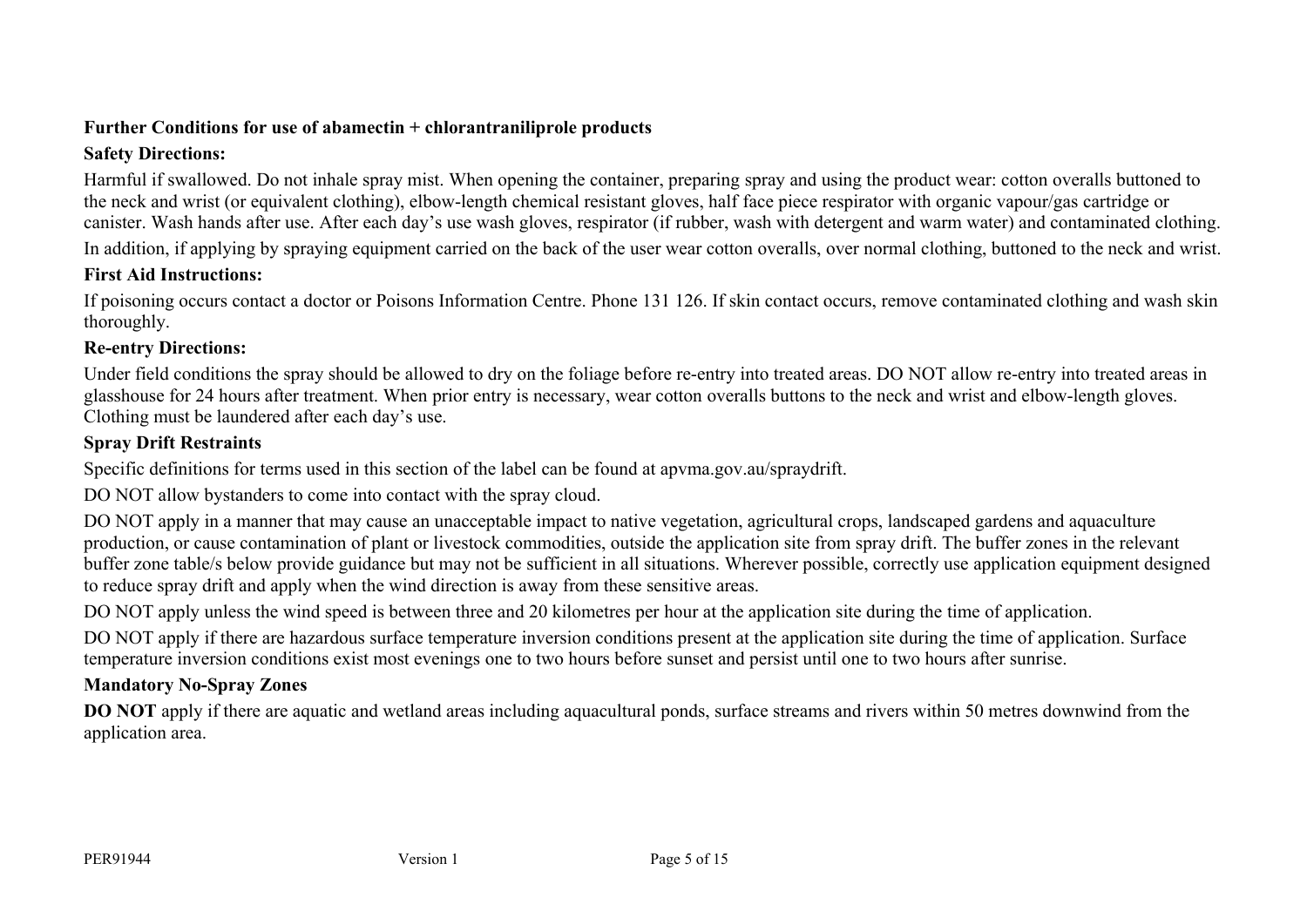# **Protection of Wildlife, Fish, Crustaceans and Environment**

Very toxic to aquatic life. DO NOT contaminate wetlands or watercourses with this product or used containers.

# **Protection of Honey Bees and Other Insect Pollinators**

Highly toxic to bees. DO NOT apply to crops from the onset of flowering until flowering is complete unless the application is made in the time period between 2 hours prior to sunset and 8 hours prior to sunrise. DO NOT allow spray drift to flowering weeds or flowering crops in the vicinity of the treatment area. Before spraying, notify beekeepers to move hives to a safe location with an untreated source of nectar and pollen, if there is potential for managed hives to be affected by the spray or spray drift.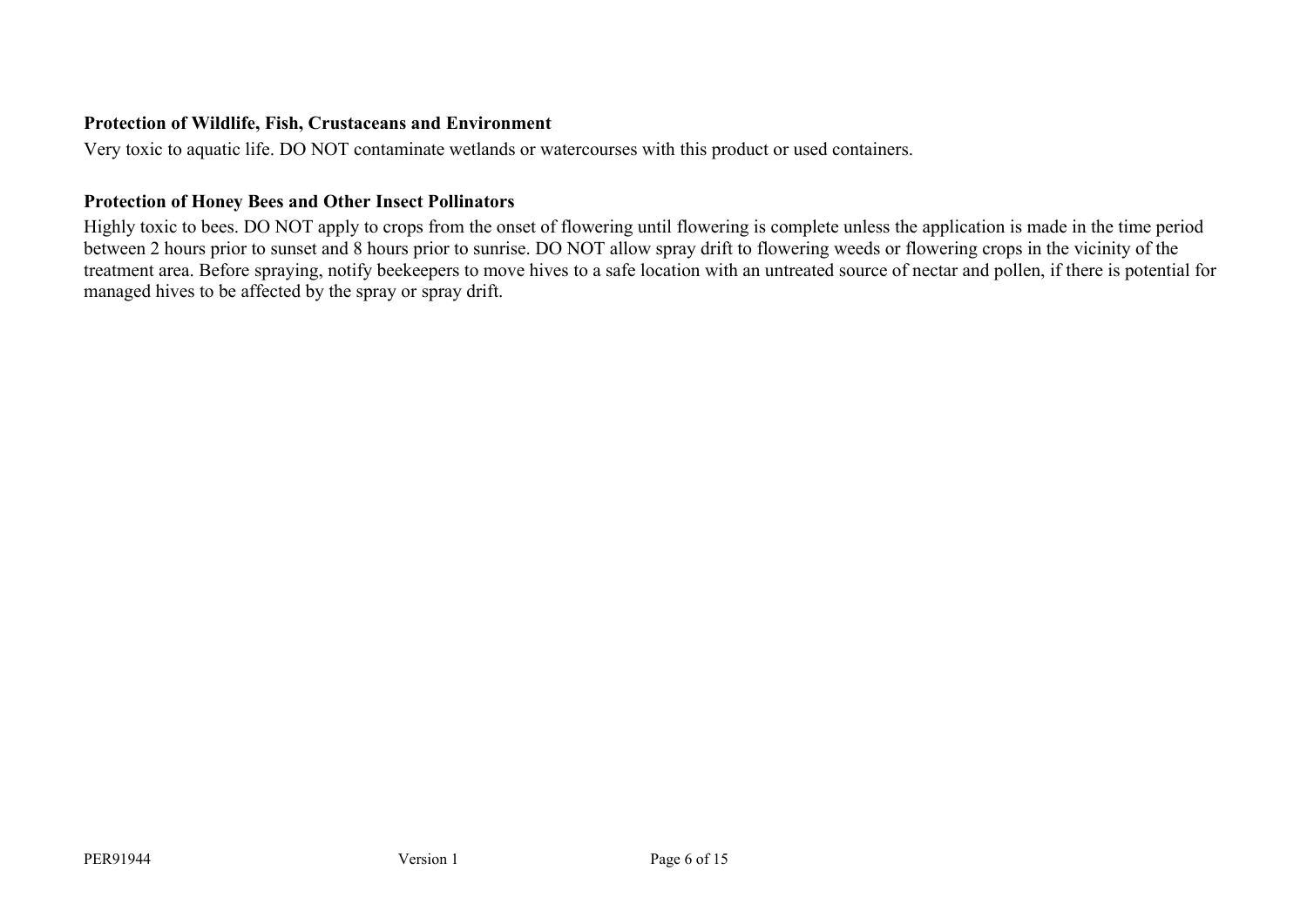# **Table 2 (continued): Coleoptera control in nursery stock (non-food) and ornamentals**

Including (non-food) – seedlings, tubes, potted colour, trees, shrubs, foliage plants, palms, grasses, fruit plants (non-bearing), cut flowers\* and ornamentals.

| <b>Pest</b>                 | <b>Product (MoA)</b>        | Rate                  | <b>Critical Use Comments</b>                                                                                                                                                                                                                                 | <b>Additional Conditions</b>               |
|-----------------------------|-----------------------------|-----------------------|--------------------------------------------------------------------------------------------------------------------------------------------------------------------------------------------------------------------------------------------------------------|--------------------------------------------|
| Stem borers<br>(Coleoptera) | $11.82$ g/L<br>azadirachtin | 200-300<br>$mL/100$ L | •Apply at the first signs of infestation, or when pest<br>thresholds are reached.                                                                                                                                                                            | DO NOT use on vegetable or herb seedlings. |
|                             | (UN)                        |                       | •DO NOT apply more than 5 applications per crop per<br>year at a minimum re-treatment interval of 7-10<br>days.                                                                                                                                              |                                            |
|                             |                             |                       | • Ensure spray application provides thorough coverage<br>of all plant foliage. Adjust water spray volume to<br>crop density and growth stage.                                                                                                                |                                            |
|                             |                             |                       | •Use suitable and correctly calibrated ground<br>application equipment. For foliar application use air-<br>blast sprayer, air-shear sprayer, back pack mister,<br>hand-lance sprayer, boom spray or equivalent<br>equipment.                                 |                                            |
|                             |                             |                       | • Use the higher rate when longer residual control is<br>required, or during periods of high pest pressure or<br>rapid crop growth, or when crops are well advanced,<br>or when insect infestation is high, or when<br>conditions favour high pest pressure. |                                            |
|                             |                             |                       | •Continue to monitor crops and make a subsequent<br>application as necessary.                                                                                                                                                                                |                                            |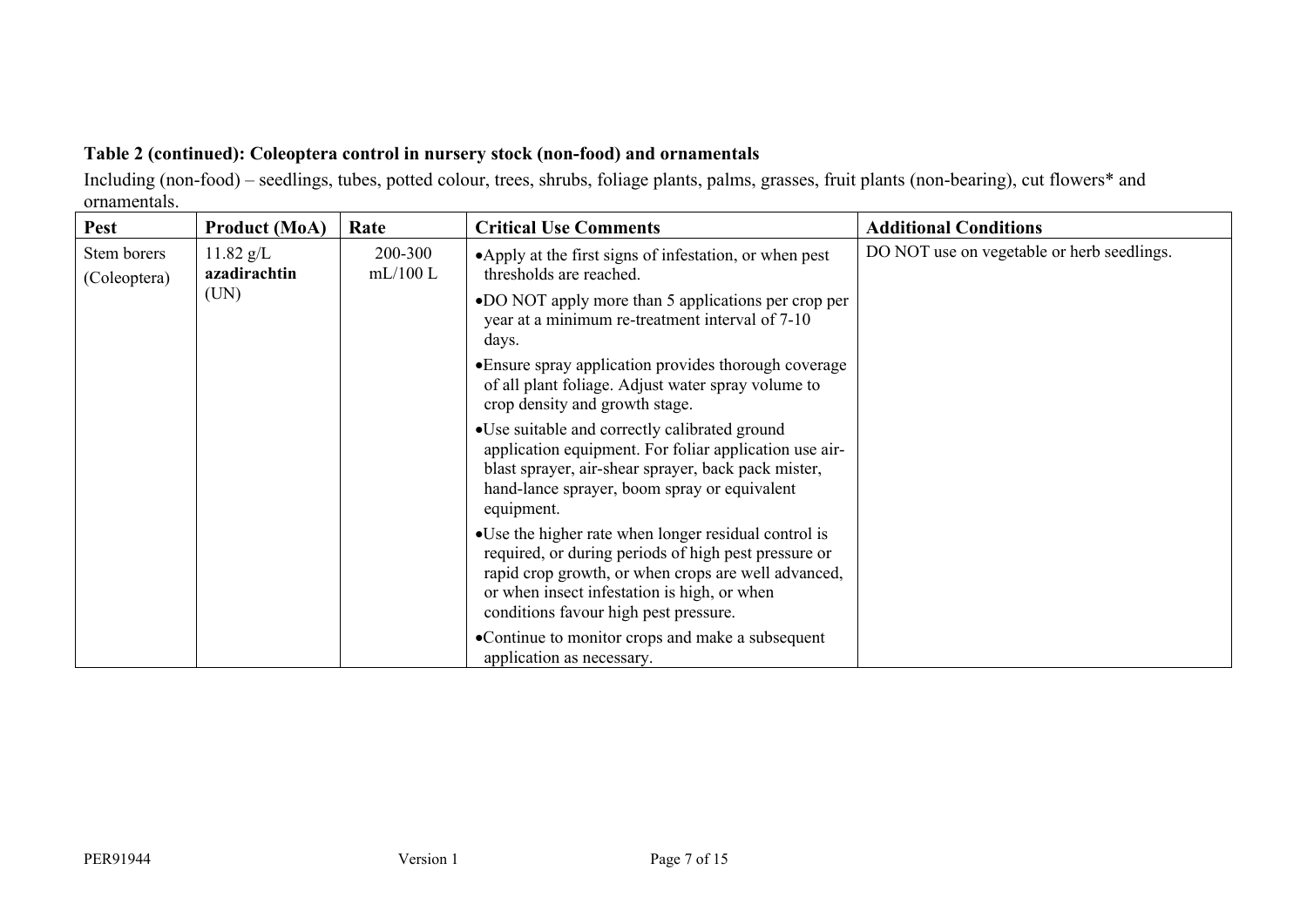| <b>Pest</b>                 | <b>Product (MoA)</b>                     | Rate                                                                                                                                                                                                                                                         | <b>Critical Use Comments</b>                                                                                                                                                                                                 | <b>Additional Conditions</b>                                                  |
|-----------------------------|------------------------------------------|--------------------------------------------------------------------------------------------------------------------------------------------------------------------------------------------------------------------------------------------------------------|------------------------------------------------------------------------------------------------------------------------------------------------------------------------------------------------------------------------------|-------------------------------------------------------------------------------|
| Stem borers<br>(Coleoptera) | $500 \text{ g/L}$<br>chlorpyrifos $(1B)$ | 125-200<br>mL/100L                                                                                                                                                                                                                                           | •Apply at the first signs of infestation, or when pest<br>thresholds are reached.                                                                                                                                            | DO NOT apply using equipment carried on the<br>back of the user.              |
|                             |                                          |                                                                                                                                                                                                                                                              | • Apply in accordance with approved product label<br>directions.                                                                                                                                                             | Not for use in the home garden.<br>DO NOT use on vegetable or herb seedlings. |
|                             |                                          |                                                                                                                                                                                                                                                              | • Ensure spray application provides thorough coverage<br>of all plant foliage. Adjust water spray volume to<br>crop density and growth stage.                                                                                |                                                                               |
|                             |                                          |                                                                                                                                                                                                                                                              | •Use suitable and correctly calibrated ground<br>application equipment. For foliar application use air-<br>blast sprayer, air-shear sprayer, back pack mister,<br>hand-lance sprayer, boom spray or equivalent<br>equipment. |                                                                               |
|                             |                                          | • Use the higher rate when longer residual control is<br>required, or during periods of high pest pressure or<br>rapid crop growth, or when crops are well advanced,<br>or when insect infestation is high, or when<br>conditions favour high pest pressure. |                                                                                                                                                                                                                              |                                                                               |
|                             |                                          |                                                                                                                                                                                                                                                              | •Continue to monitor crops and make a subsequent<br>application as necessary                                                                                                                                                 |                                                                               |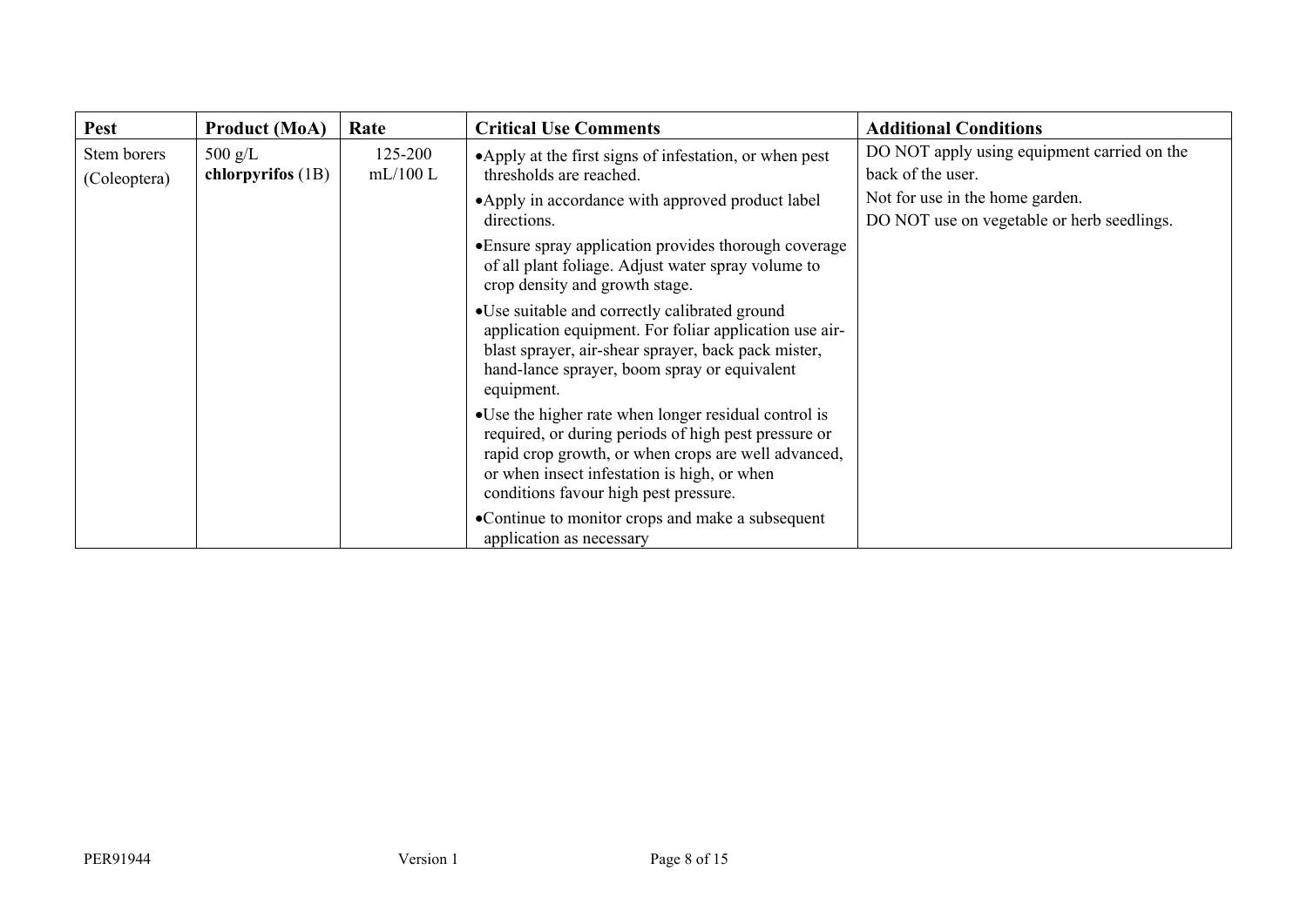| Pest                        | <b>Product (MoA)</b>                 | Rate                   | <b>Critical Use Comments</b>                                                                                                                                                                                                                                 | <b>Additional Conditions</b>                                                                |
|-----------------------------|--------------------------------------|------------------------|--------------------------------------------------------------------------------------------------------------------------------------------------------------------------------------------------------------------------------------------------------------|---------------------------------------------------------------------------------------------|
| Stem borers<br>(Coleoptera) | $400 \text{ g/L}$<br>methomyl $(1B)$ | $100 - 200$<br>mL/100L | •Apply at the first signs of infestation, or when pest<br>thresholds are reached.                                                                                                                                                                            | DO NOT apply using equipment carried on the<br>back of the user.                            |
|                             |                                      |                        | •Apply in accordance with approved product label<br>directions.                                                                                                                                                                                              | DO NOT use on vegetable or herb seedlings.<br>DO NOT use in covered or protected situations |
|                             |                                      |                        | • Ensure spray application provides thorough coverage<br>of all plant foliage. Adjust water spray volume to<br>crop density and growth stage.                                                                                                                | such as glasshouses, greenhouses or plastic tunnels.                                        |
|                             |                                      |                        | •Use suitable and correctly calibrated ground<br>application equipment. For foliar application use air-<br>blast sprayer, air-shear sprayer, hand-lance sprayer,<br>boom spray or equivalent equipment.                                                      |                                                                                             |
|                             |                                      |                        | • Use the higher rate when longer residual control is<br>required, or during periods of high pest pressure or<br>rapid crop growth, or when crops are well advanced,<br>or when insect infestation is high, or when<br>conditions favour high pest pressure. |                                                                                             |
|                             |                                      |                        | •Continue to monitor crops and make a subsequent<br>application as necessary                                                                                                                                                                                 |                                                                                             |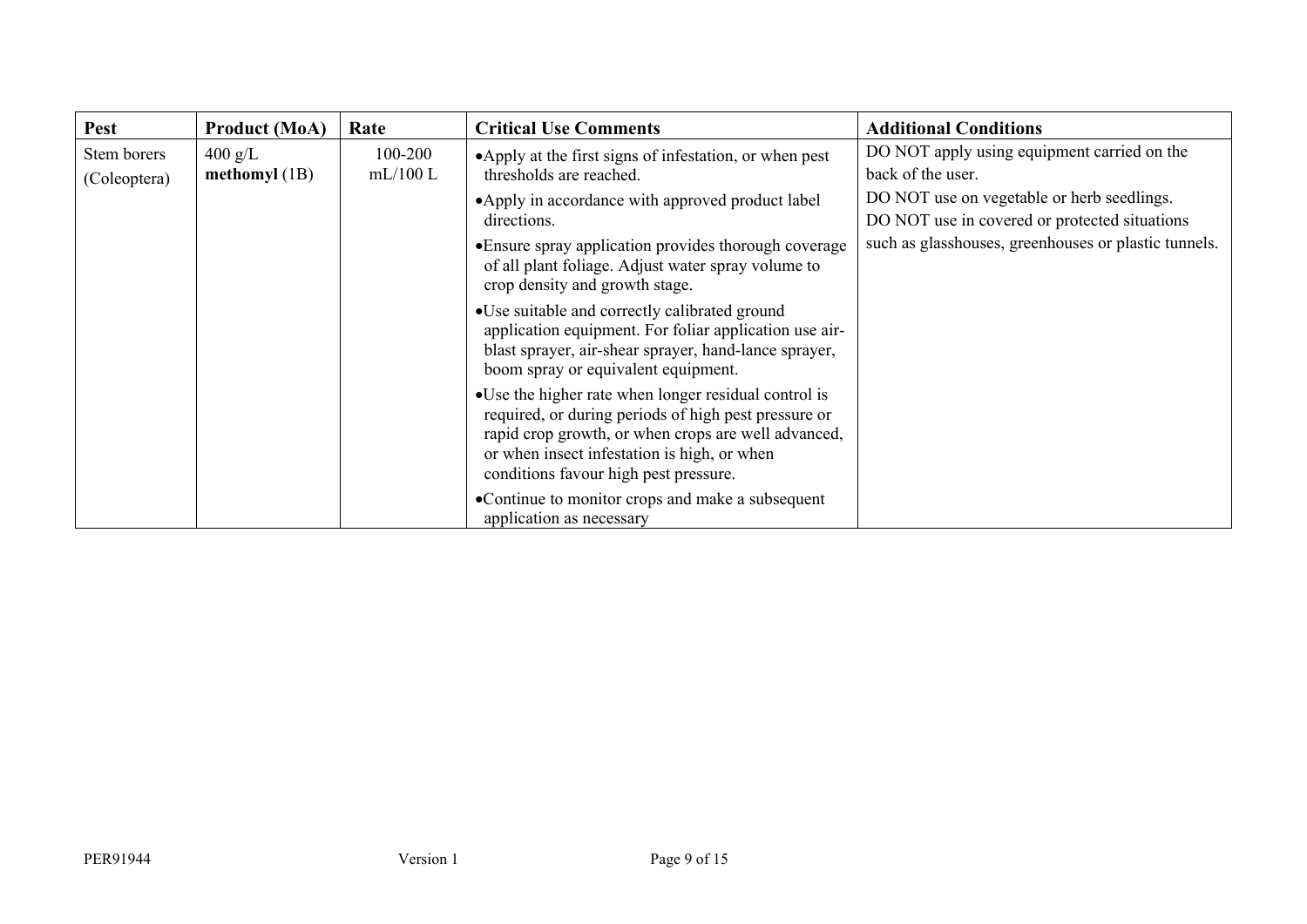| <b>Pest</b>                               | <b>Product (MoA)</b> | Rate          | <b>Critical Use Comments</b>                                                                                                                                                                                                                        | <b>Additional Conditions</b>                                                                                                                                                                                                                                                                                                                                                                                                                                                                                                                                                                                 |
|-------------------------------------------|----------------------|---------------|-----------------------------------------------------------------------------------------------------------------------------------------------------------------------------------------------------------------------------------------------------|--------------------------------------------------------------------------------------------------------------------------------------------------------------------------------------------------------------------------------------------------------------------------------------------------------------------------------------------------------------------------------------------------------------------------------------------------------------------------------------------------------------------------------------------------------------------------------------------------------------|
| Weevils<br>$250$ g/kg<br>(Curculionoidea) | diflubenzuron $(15)$ | 30-60 g/100 L | •Monitor crops and commence application<br>when pests are first detected.                                                                                                                                                                           | DO NOT apply to vegetable<br>or herb seedlings.                                                                                                                                                                                                                                                                                                                                                                                                                                                                                                                                                              |
|                                           |                      |               | • For foliar application, ensure thorough<br>coverage of all plant surfaces, including the<br>underside of leaves.<br>•DO NOT apply more than 4 applications per<br>season.<br>• Follow the insecticide resistance warning on<br>the product label. | DO NOT apply to<br>poinsettias, hibiscus and<br>Reiger begonia as serious<br>crop damage can occur.<br>DO NOT spray if rainfall or<br>irrigation is expected before<br>the spray has dried.<br>DO NOT allow runoff from<br>treatment areas to enter<br>drains or waterways.<br>DO NOT apply in<br>unprotected cropping<br>situations if heavy rains or<br>storms are forecast within 3<br>days.<br>DO NOT irrigate to the point<br>of runoff in unprotected<br>cropping situations for at<br>least three days after<br>application.<br>See Further Conditions for<br>use of diflubenzuron<br>products below. |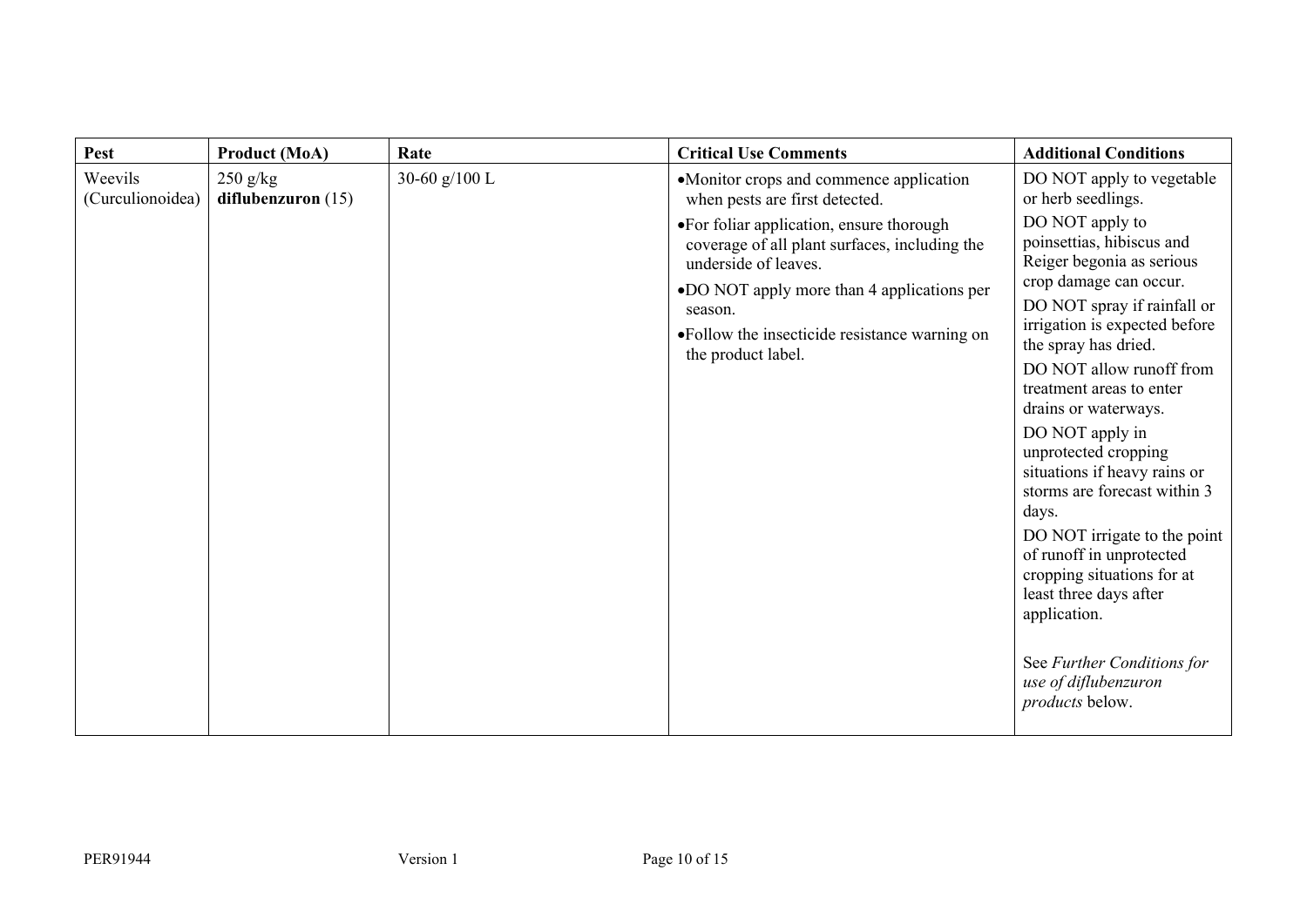# **Further Conditions for use of diflubenzuron products**

# **SPRAY DRIFT RESTRAINTS:**

Specific definitions for terms used in this section of the label can be found at apvma.gov.au/spraydrift.

DO NOT allow bystanders to come into contact with the spray cloud.

DO NOT apply in a manner that may cause an unacceptable impact to native vegetation, agricultural crops, landscaped gardens and aquaculture production, or cause contamination of plant or livestock commodities, outside the application site from spray drift. The buffer zones in the relevant buffer zone table/s below provide guidance but may not be sufficient in all situations. Wherever possible, correctly use application equipment designed to reduce spray drift and apply when the wind direction is away from these sensitive areas.

DO NOT apply unless the wind speed is between three and 20 kilometres per hour at the application site during the time of application.

DO NOT apply if there are hazardous surface temperature inversion conditions present at the application site during the time of application. Surface temperature inversion conditions exist most evenings one to two hours before sunset and persist until one to two hours after sunrise. DO NOT apply by boom sprayer in unprotected cropping situations.

DO NOT apply by a vertical sprayer unless the following requirements are met:

- Spray is not directed above the target canopy.
- The outside of the sprayer is turned off when turning at the end of rows and when spraying the outer row on each side of the application site.
- For dilute water rates up to the maximum listed for each type of canopy specified, minimum distances between the application site and downwind sensitive areas are observed (see the following table titled 'Buffer zones for vertical sprayers').

#### **Buffer zones for vertical sprayers:**

| Type of target canopy | <b>Mandatory downwind buffer zones</b> |  |
|-----------------------|----------------------------------------|--|
|                       | Natural aquatic areas                  |  |
| All                   | 40 metres                              |  |

# **Re-entry for the General Public:**

DO NOT allow entry into treated areas until the spray has dried.

# **Re-entry for Occupational Users:**

DO NOT enter treated areas until the spray has dried, unless wearing cotton overalls buttoned to the neck and wrist (or equivalent clothing) and chemical resistant gloves. Clothing must be laundered after each days use.

# **Safety Directions:**

May irritate the skin. Will irritate the eyes. Avoid contact with eyes and skin. When opening the container and preparing spray, wear cotton overalls buttoned to the neck and wrist (or equivalent clothing), elbow length chemical resistant gloves and face shield. When using the prepared spray, wear cotton overalls buttoned to the neck and wrist (or equivalent clothing). In addition, when using the prepared spray by hand held equipment wear elbow length chemical resistant gloves. Wash hands after use. After each day's use, wash gloves, face shield and contaminated clothing.

# **First Aid Instructions:**

If poisoning occurs, contact a doctor or Poisons Information Centre. Phone Australia 13 11 26.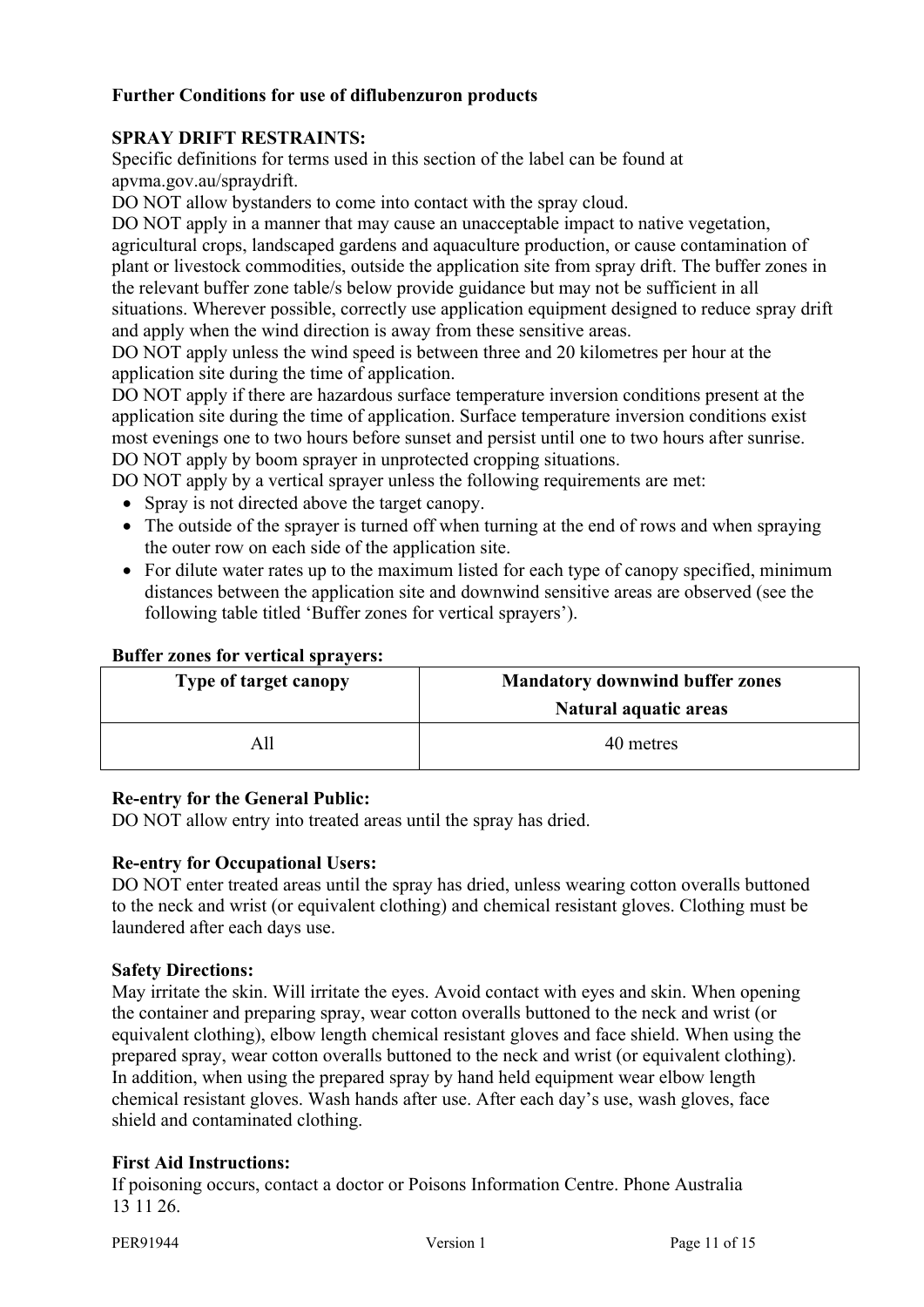# **Integrated Pest Management**

Toxic to beneficial arthropods. Not compatible with integrated pest management (IPM) programs utilising beneficial arthropods. Minimise spray drift to reduce harmful effects on beneficial arthropods in non-crop areas.

# **Protection of Wildlife, Fish, Crustaceans and Environment**

Very toxic to aquatic life. DO NOT contaminate wetlands or watercourses with this product or used containers.

# **Protection of Honey Bees and Other Insect Pollinators**

Harmful to bee brood. However, the use of this product as directed is not expected to have adverse effects on bees. Avoid application by surface drippers while bees are foraging in the nursery, especially on hot days as bees can use these devices as sources of water for the hive.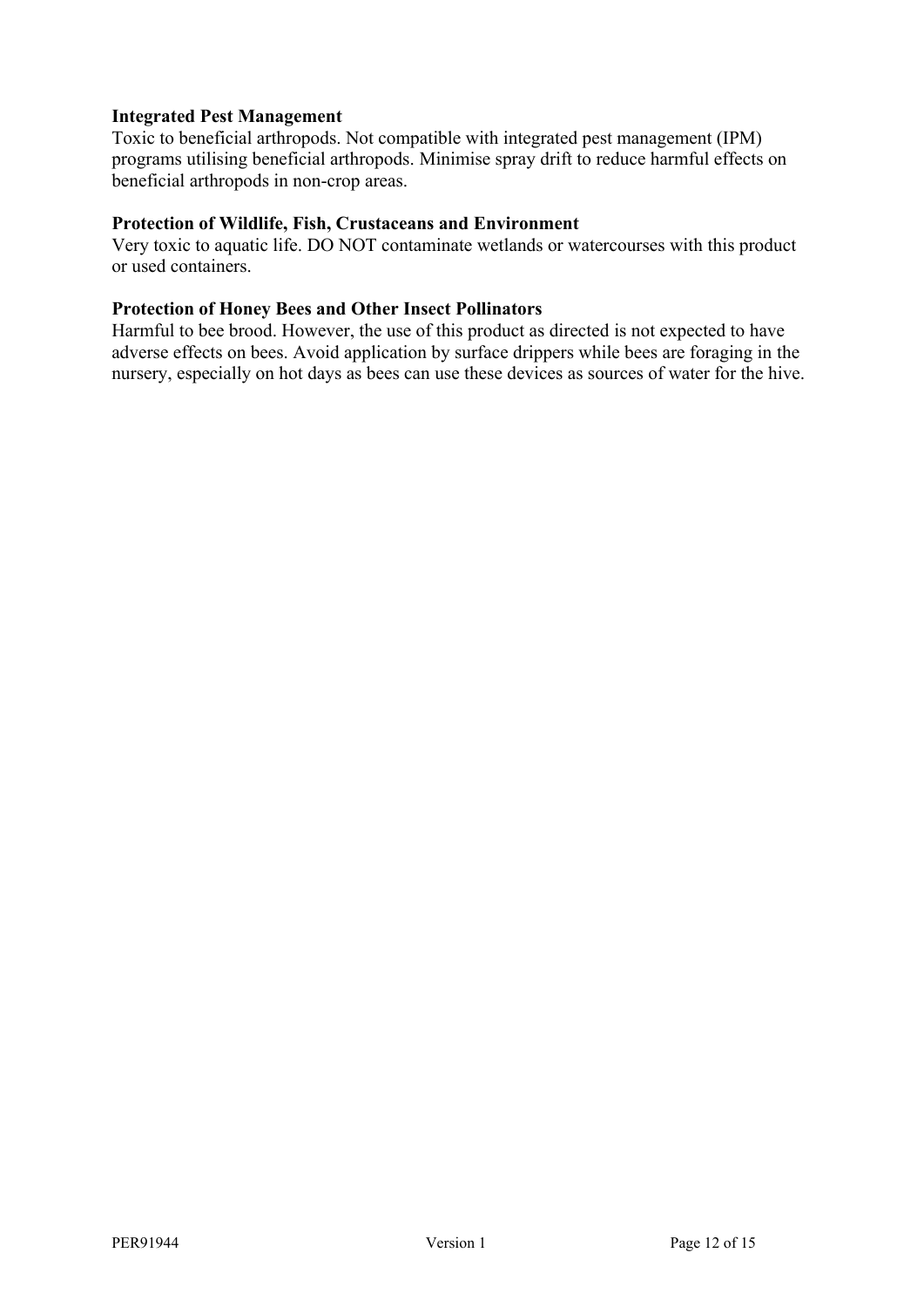| <b>Pest</b>                                                   | <b>Product (MoA)</b>            | Rate                   | <b>Critical Use Comments</b>                                                                                                                                                                                                                                                                                                                                                                                                                                                                                                                                                                                                                                                                                                                                                                                                                            | <b>Additional Conditions</b>                                                                                                                                                                                                                                                                                                                                                                                                                                                                                                                                                                                                                                                                                                                                                                                                                                                                                                                                                                                                                                                                                                                                                                                                                                               |
|---------------------------------------------------------------|---------------------------------|------------------------|---------------------------------------------------------------------------------------------------------------------------------------------------------------------------------------------------------------------------------------------------------------------------------------------------------------------------------------------------------------------------------------------------------------------------------------------------------------------------------------------------------------------------------------------------------------------------------------------------------------------------------------------------------------------------------------------------------------------------------------------------------------------------------------------------------------------------------------------------------|----------------------------------------------------------------------------------------------------------------------------------------------------------------------------------------------------------------------------------------------------------------------------------------------------------------------------------------------------------------------------------------------------------------------------------------------------------------------------------------------------------------------------------------------------------------------------------------------------------------------------------------------------------------------------------------------------------------------------------------------------------------------------------------------------------------------------------------------------------------------------------------------------------------------------------------------------------------------------------------------------------------------------------------------------------------------------------------------------------------------------------------------------------------------------------------------------------------------------------------------------------------------------|
| <b>Beetles</b><br>(Coleoptera)<br>Weevils<br>(Curculionoidea) | $50$ g/L cyclaniliprole<br>(28) | 120-200 mL<br>$/100$ L | •Monitor crops and commence<br>application when pests are first detected.<br>Targeting the younger insect growth<br>stages (e.g. nymphs/crawlers) will be<br>most efficacious.<br>• Apply as a foliar application by<br>hydraulic spray equipment, backpack<br>sprayer, or equivalent.<br>•Use a spray volume sufficient to ensure<br>thorough coverage of all plant surfaces.<br>•Apply spray mixture near to the point of<br>run-off to ensure thorough coverage of<br>all plant surfaces.<br>•DO NOT apply more than 2 applications<br>per crop.<br>•DO NOT apply less than 10 days after<br>the initial treatment.<br>•The addition of a methylated seed oil<br>(eg. Banjo or Hasten at 200 mL/100 L up<br>to 1 L/ha) will assist with the control of<br>thrips.<br>•Apply a maximum of 3 applications of<br>any Group 28 insecticides to the crop. | Comply with Spray drift restraints for use of<br>Cyclaniliprole listed below<br>DO NOT apply by a boom sprayer.<br>DO NOT apply if heavy rains or storms are forecast within<br>3 days.<br>DO NOT irrigate to the point of runoff for at least 3 days<br>after application.<br><b>Integrated Pest Management</b><br>Toxic to beneficial arthropods. Not compatible with<br>integrated pest management (IPM) programs utilising<br>beneficial arthropods. Minimise spray drift to reduce<br>harmful effects on beneficial arthropods in non-crop areas.<br>Protection of Wildlife, Fish, Crustaceans and<br><b>Environment</b><br>Very toxic to aquatic life. DO NOT contaminate wetlands<br>or watercourses with this product or used containers.<br><b>Protection of Honey Bees and Other Insect Pollinators</b><br>Toxic to bees. Harmful to bee brood. DO NOT apply to<br>crops from the onset of flowering until flowering is<br>complete. DO NOT allow spray drift to flowering weeds<br>or flowering crops in the vicinity of the treatment area.<br>Before spraying, notify beekeepers to move hives to a safe<br>location with an untreated source of nectar and pollen, if<br>there is potential for managed hives to be affected by the<br>spray or spray drift. |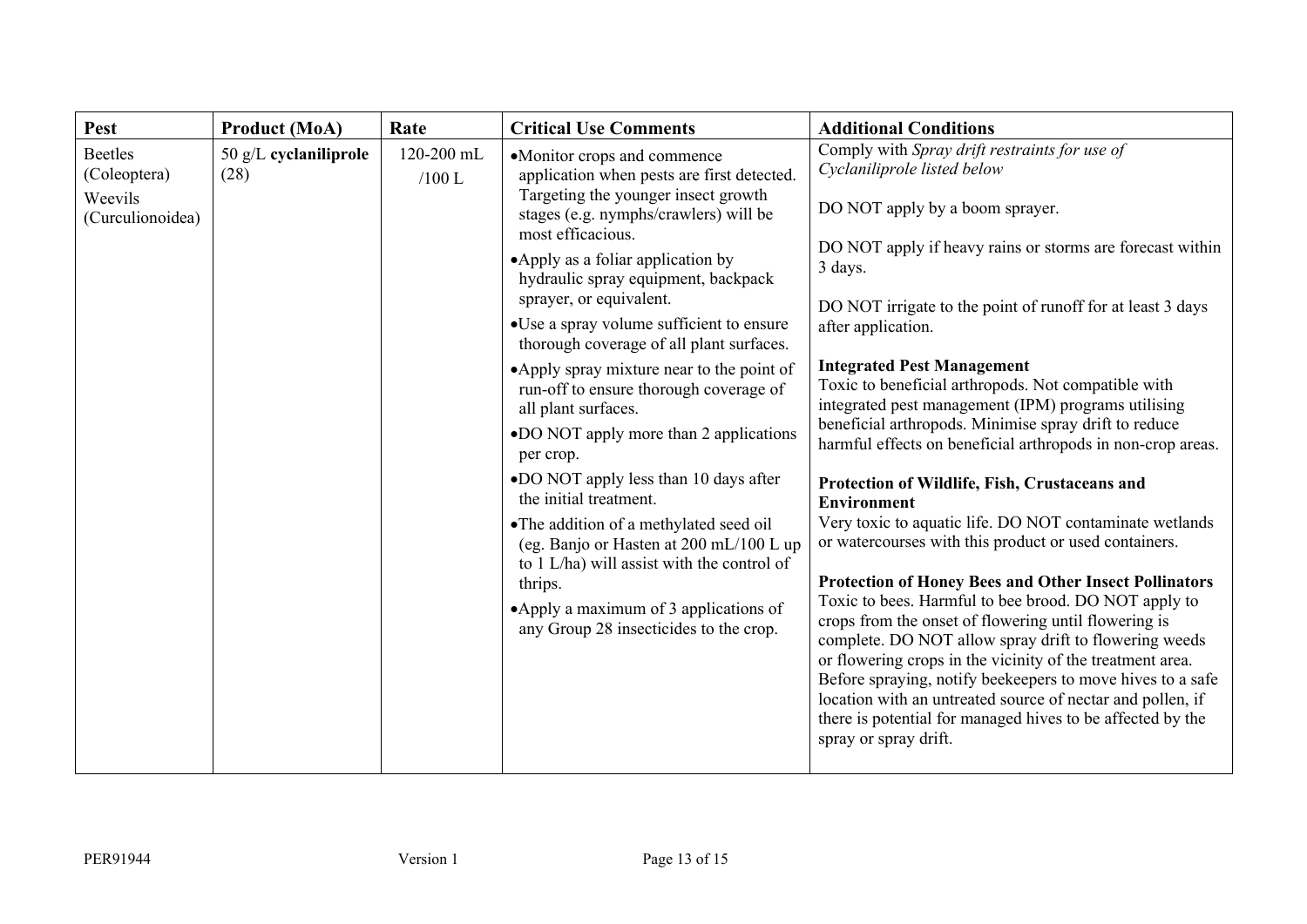# **Spray drift restraints for use of Cyclaniliprole**

Specific definitions for terms used in this section of the label can be found at apvma.gov.au/spraydrift.

DO NOT allow bystanders to come into contact with the spray cloud.

DO NOT apply in a manner that may cause an unacceptable impact to native vegetation, agricultural crops, landscaped gardens and aquaculture production, or cause contamination of plant or livestock commodities, outside the application site from spray drift. The buffer zones in the relevant buffer zone table below provide guidance but may not be sufficient in all situations. Wherever possible, correctly use application equipment designed to reduce spray drift and apply when the wind direction is away from these sensitive areas.

DO NOT apply unless the wind speed is between three and 20 kilometres per hour at the application site during the time of application.

DO NOT apply if there are hazardous surface temperature inversion conditions present at the application site during the time of application. Surface temperature inversion conditions exist most evenings one to two hours before sunset and persist until one to two hours after sunrise.

DO NOT apply by a vertical sprayer unless the following requirements are met:

- -Spray is not directed above the target canopy.
- -The outside of the sprayer is turned off when turning at the end of rows and when spraying the outer row on each side of the application site.
- -For dilute water rates up to the maximum listed for each type of canopy specified, minimum distances between the application site and downwind sensitive areas are observed (see the following table titled 'Buffer zones for vertical sprayers').

| Type of target canopy<br>and dilute water rate                                       | Mandatory downwind buffer zones<br>Natural aquatic areas |
|--------------------------------------------------------------------------------------|----------------------------------------------------------|
| 2 metres tall and shorter, maximum dilute<br>water rate of 1200 L/ha                 | 10 metres                                                |
| Taller than 2 metres (not fully-foliated),<br>maximum dilute water rate of 1200 L/ha | 20 metres                                                |
| Taller than 2 metres (fully-foliated),<br>maximum dilute water rate of 1200 L/ha     | 15 metres                                                |

Buffer zones for vertical sprayers